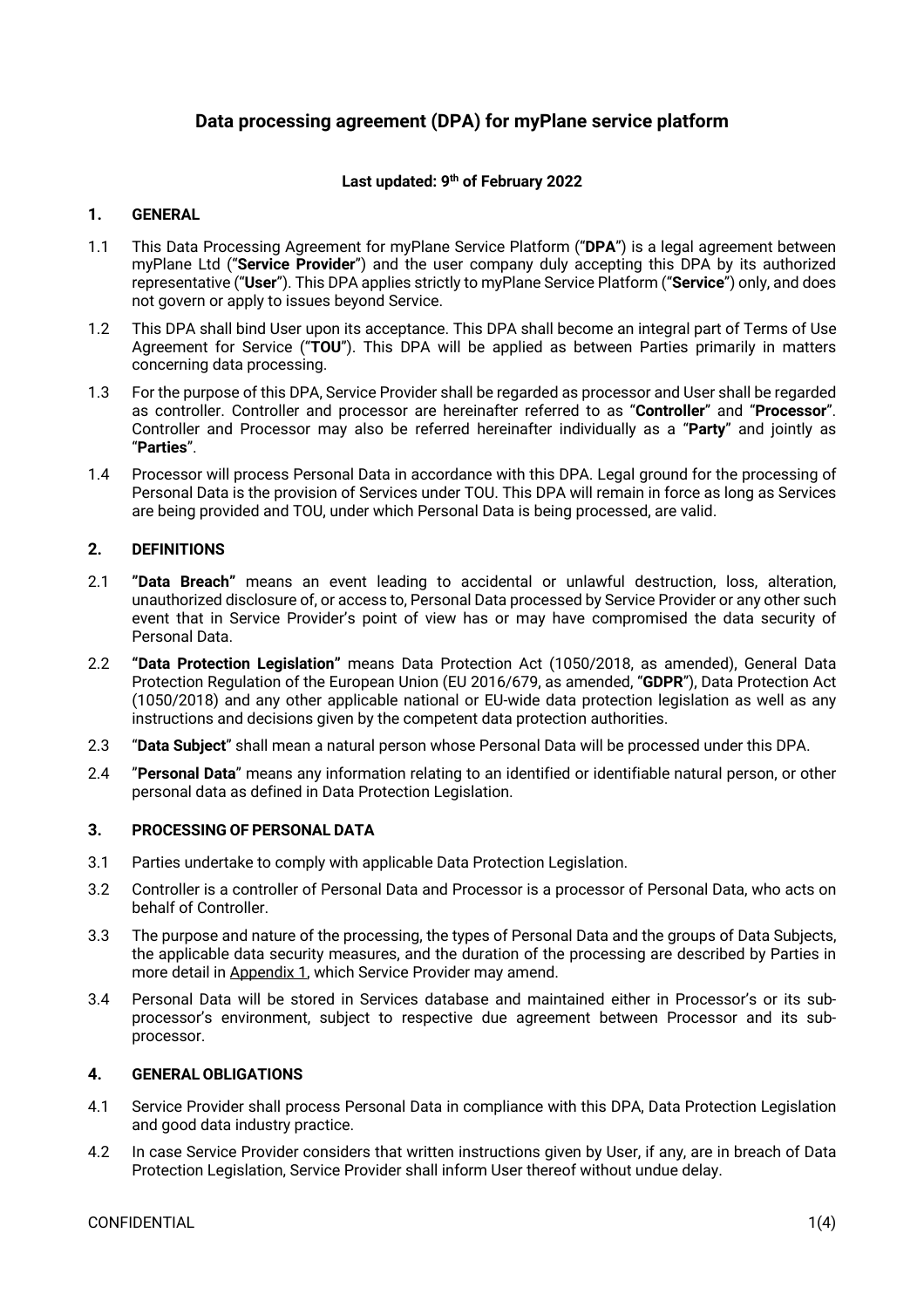- 4.3 Service Provider shall ensure that its personnel providing Services to User with access to Personal Data have committed themselves to due confidentiality obligations or are under an appropriate statutory obligation of confidentiality.
- 4.4 Service Provider shall assist User in ensuring compliance with its obligations set out in Data Protection Legislation, including but not limited to data security measures, Data Breaches, data protection impact assessments and prior consulting obligations.
- 4.5 Service Provider shall assist User in ensuring compliance with User's obligations pursuant to Articles 32-36 of GDPR.
- 4.6 Service Provider shall make available to User all reasonable information necessary to demonstrate compliance with obligations set out in this DPA and in Data Protection Legislation.
- 4.7 Service Provider shall be entitled to invoice User of its assistance to User under this Section 4 subject to Service Provider's then current price list for Service Provider's hourly work.

## **5. SUBCONTRACTORS**

- 5.1 Service Provider shall have the right to use subcontractors in the processing of Personal Data without a separate prior written consent of User.
- 5.2 Service Provider is responsible for ensuring that its subcontractors commit to terms corresponding at least to the terms agreed in this DPA. Service Provider shall without delay notify User in case it notices that a subcontractor is not fulfilling its contractual obligations.
- 5.3 Service Provider is responsible for any acts and omissions by its subcontractors as for its own.
- 5.4 Upon User's written request, Service Provider shall provide User with a current list of those subcontractors that Service Provider uses for the provision of Services. In case User objects to any of such subcontractor listed, User shall inform Service Provider thereof in written form and Parties shall in good faith try to resolve the subject matter.

## **6. LOCATION OF PERSONAL DATA**

- 6.1 Service Provider or its subcontractors may transfer Personal Data, including giving access to the Personal Data, to countries outside the European Union or the European Economic Area.
- 6.2 If Service Provider transfers Personal Data outside the European Union or the European Economic Area, it will ensure compliance with Data Protection Legislation before the transfer of data by committing to conclude standard contractual clauses for the transfer of personal data approved by the European Commission ("**Model Clauses**") or to ensure otherwise that the transfer meets the requirements of Data Protection Legislation.

## **7. DATA SECURITY MEASURES**

- 7.1 Service Provider shall carry out necessary technical and organizational measures in order to ensure the security of processed Personal Data, and especially to prevent and protect Personal Data from unintentional loss, alteration, destruction, or damage. When assessing the appropriate level of such data security measures, Service Provider shall take in account the risks included in the processing of Personal Data, the state of the art and the costs of implementation, and the nature, scope, context and purposes of processing, as well as the risks of varying likelihood and severity to the rights and freedoms of natural persons. Service Provider shall at least commit to:
	- 7.1.1 pseudonymise and encrypt Personal Data if necessary to maintain the confidentiality thereof;
	- 7.1.2 ensure the ongoing confidentiality, integrity, availability, and resilience of the processing systems and services;
	- 7.1.3 ensure the ability to restore the availability of and access to Personal Data in a timely manner in the event of a physical or technical incident;
	- 7.1.4 implement a process to regularly test, assess and evaluate the effectiveness of the implemented technical and organizational measures to ensure the security of data processing; and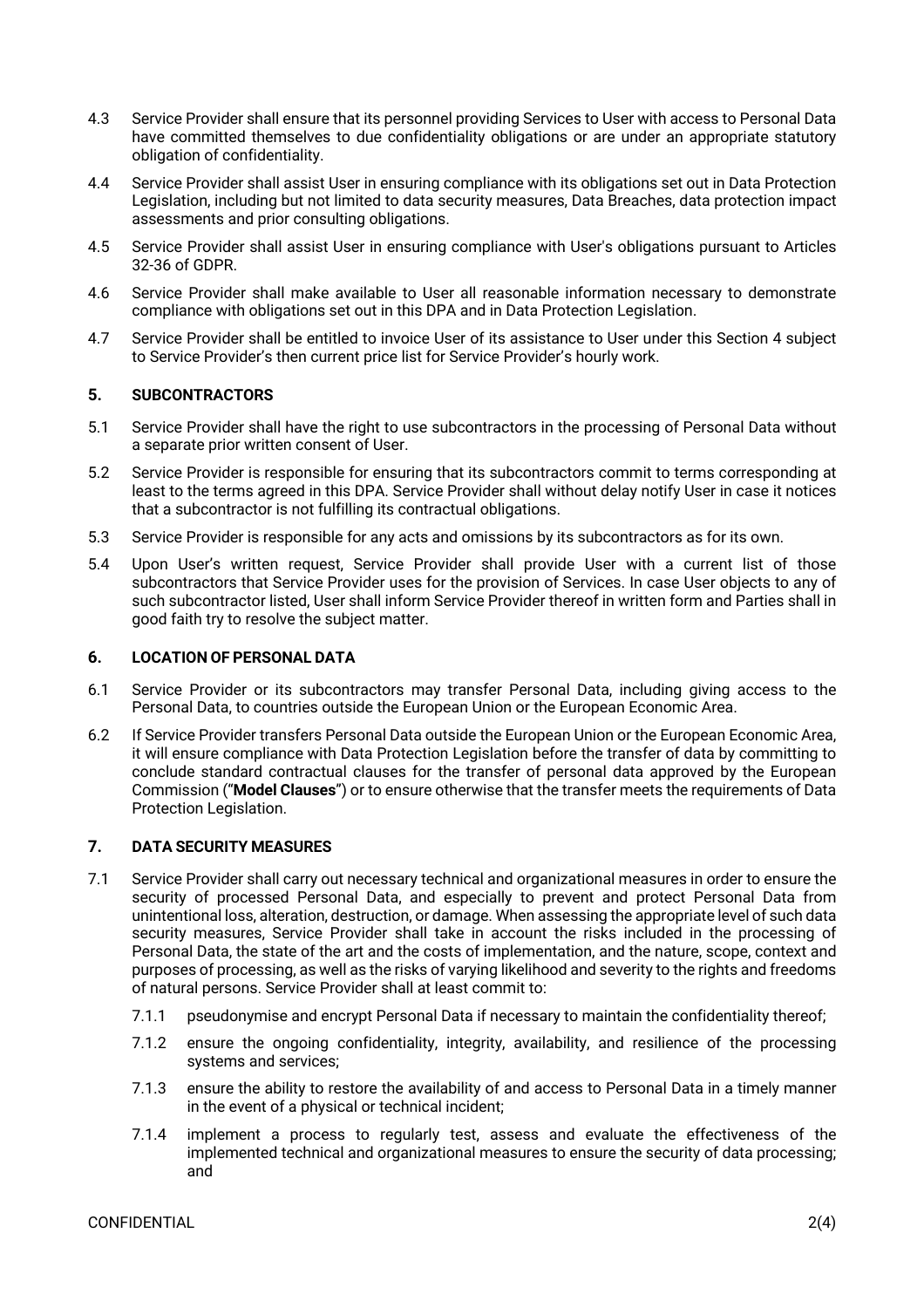- 7.1.5 carry out security inspections to its processing operations of Personal Data.
- 7.2 Service Provider understands that Personal Data is confidential information which shall be treated accordingly. Service Provider shall ensure that Personal Data is processed only by persons who need such information to provide Services agreed in TOU. Service Provider shall ensure that these persons process Personal Data have committed themselves to confidentiality obligations or are under an appropriate statutory confidentiality obligation.

## **8. DATA BREACHES**

- 8.1 Service Provider shall notify User of any Data Breaches concerning Personal Data without undue delay. The written notification of the Service Provider shall include at least the following information:
	- 8.1.1 description of the nature of Data Breach;
	- 8.1.2 description of the categories of the Data Subjects concerned, types of Personal Data concerned, and of their estimated amounts;
	- 8.1.3 description of the likely or already occurred consequences of Data Breach, and of the actions taken by Service Provider to minimize the adverse effects of Data Breach; and
	- 8.1.4 description of the remedial actions which Service Provider has taken or shall take due to the Data Breach.
- 8.2 Service Provider shall document all Data Breaches, including the facts relating to each Data Breach, its effects and the remedial actions taken.
- 8.3 Service Provider shall upon User's written request assist User in notifying about Data Breach to the supervisory authority and data subjects.

### **9. AUDIT**

- 9.1 User or an independent auditor authorised by User has the right to audit that Service Provider processes Personal Data in accordance with this DPA and applicable Data Protection Legislation.
- 9.2 Each Party is responsible for its own costs in relation to the audit.
- 9.3 User shall give at least sixty (60) days prior written notice to Service Provider upon its intention to use its audit right.
- 9.4 Audit shall be carried out in a way that it does not interfere with Service Provider's ordinary business.

## **10. LIMITATION OF LIABILITIES**

10.1 Limitation of liability of Service Provider agreed in TOU shall apply to this DPA.

### **11. ERASURE AND RETURN OF PERSONAL DATA**

- 11.1 Service Provider is not entitled to erase any Personal Data processed on behalf of User without User's explicit request. Service Provider is obliged to deliver within reasonable time Personal Data processed by it or a copy or extract thereof to User upon User's written request to email address support@myplane.io.
- 11.2 Service Provider shall, in accordance with User's election, erase or return all Personal Data to User upon its written request or at the latest when TOU is no longer in force or when the processing of Personal Data is no longer necessary to provide Services. After Personal Data has been successfully erased or returned to User, Service Provider shall destroy Personal Data. Service Provider shall have the right to charge for the erasure or return of Personal Data to User.

## **APPENDIX 1: DESCRIPTION OF PROCESSING PERSONAL DATA**